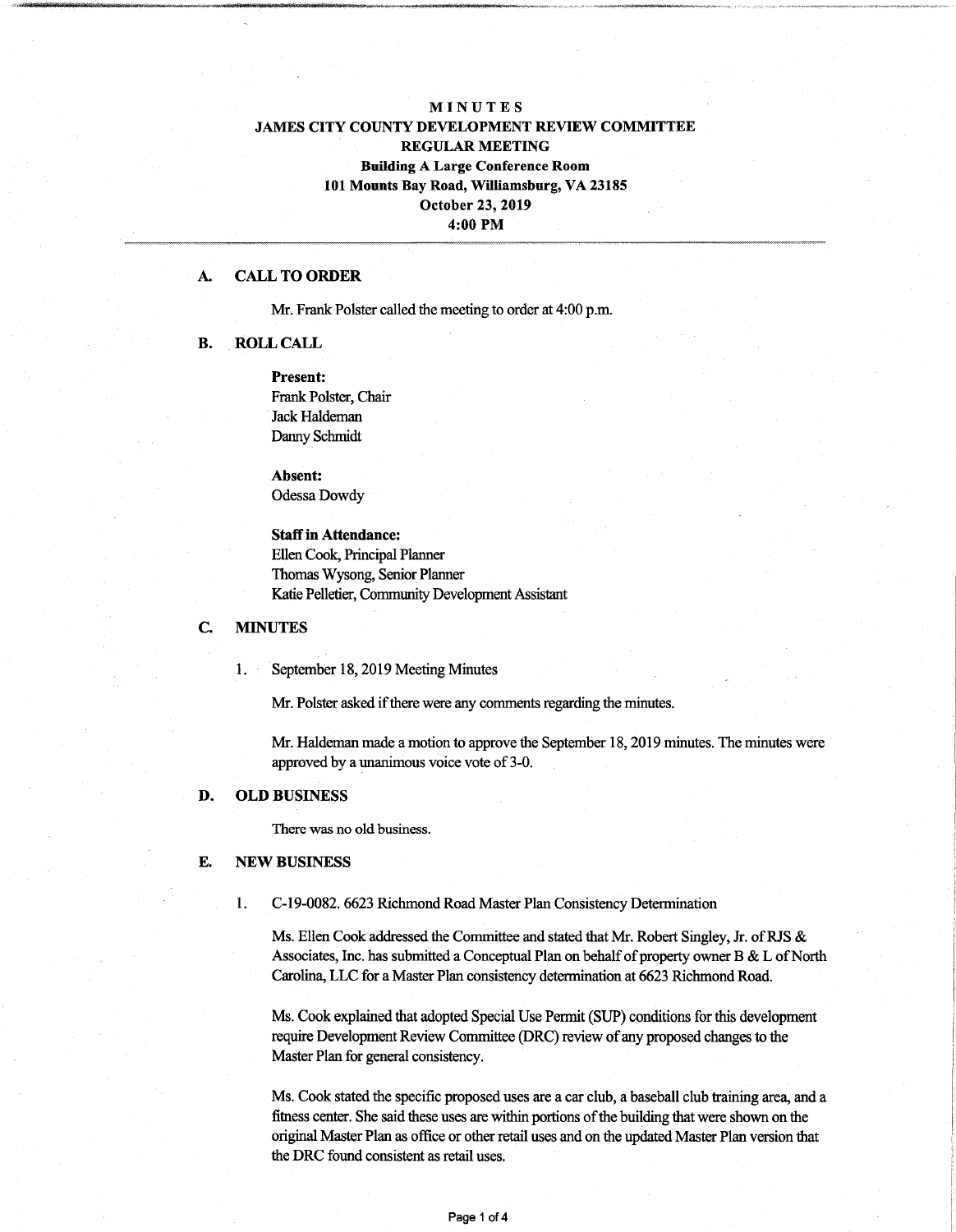Ms. Cook stated that staff finds the three proposed tenants to be less intensive uses than typical retail stores of similar sizes. She said staff recommends that the DRC approve the consistency request of the current tenants contingent on the condition that future proposals to utilize the remaining commercial/office square footage must be submitted to staff for review and evaluation ofimpacts such as parking and trip generation, and for overall Master Plan consistency.

Ms. Cook stated that both she and the applicant were available for any questions.

Mr. Danny Schmidt stated that he was supportive of the request as a less intensive use which would generate less traffic.

Mr. Polster asked if the Committee had any further questions.

Mr. Jack Haldeman motioned that the proposal is consistent with the adopted Master Plan and recommended approval to the Planning Commission. On a unanimous voice vote, the motion was approved 3-0.

2. C-19-0073. 2822 Forge Road

Mr. Thomas Wysong addressed the Committee and stated that Mr. Hawley Smith on behalfof MG Farm Partners, LLC has applied for an exception to Section 19-73 of the Subdivision Ordinance which requires minor subdivisions of three or more unimproved lots to limit direct access from the existing road to one shared driveway.

Mr. Wysong stated the applicant is proposing three individual driveways for a three-lot subdivision of a 118-acre parcel located north of Forge Road. He noted the parcel is zoned A-l, General Agricultural, and designated Rural Lands in the Comprehensive Plan. Mr. Wysong said the applicant has requested an exception to the shared driveway requirement for this subdivision, as permitted in Section 19-18 of the Subdivision Ordinance.

Mr. Wysong reiterated that Section 19-73 of the Subdivision Ordinance states that a shared driveway shall be required for any subdivision with three or more undeveloped lots. He explained this requirement has been in place in the Subdivision Ordinance since 1999 and is emphasized in the Rural Land Development Standards of the Comprehensive Plan which recommends minimizing the number of street and driveway intersections along the main road by providing common driveways and interconnection of developments.

Mr. Wysong stated the Subdivision Ordinance does allow the Planning Commission to grant an exception to this requirement provided that all five of the specified criteria within the Subdivision Ordinance are met. Mr. Wysong said, based on the information provided, staff finds that this application does not meet the required criteria set forth within the Subdivision Ordinance.

Mr. Wysong noted specifically that staff has not found that strict adherence to the Ordinance requirement would create a substantial injustice or hardship; nor that the facts upon which the request is based are unique to the property; nor that there is a hardship or injustice created as a result of the property being of unusual character. Mr. Wysong told the Committee that staff recommends the DRC recommend denial of the exception request to the Planning Commission.

Mr. Wysong stated both he and the applicant were available for any questions.

Mr. Hawley Smith, applicant from Forge Road LLC, addressed the Committee and thanked them for their time reviewing the application. He said they desire to maintain the area's rural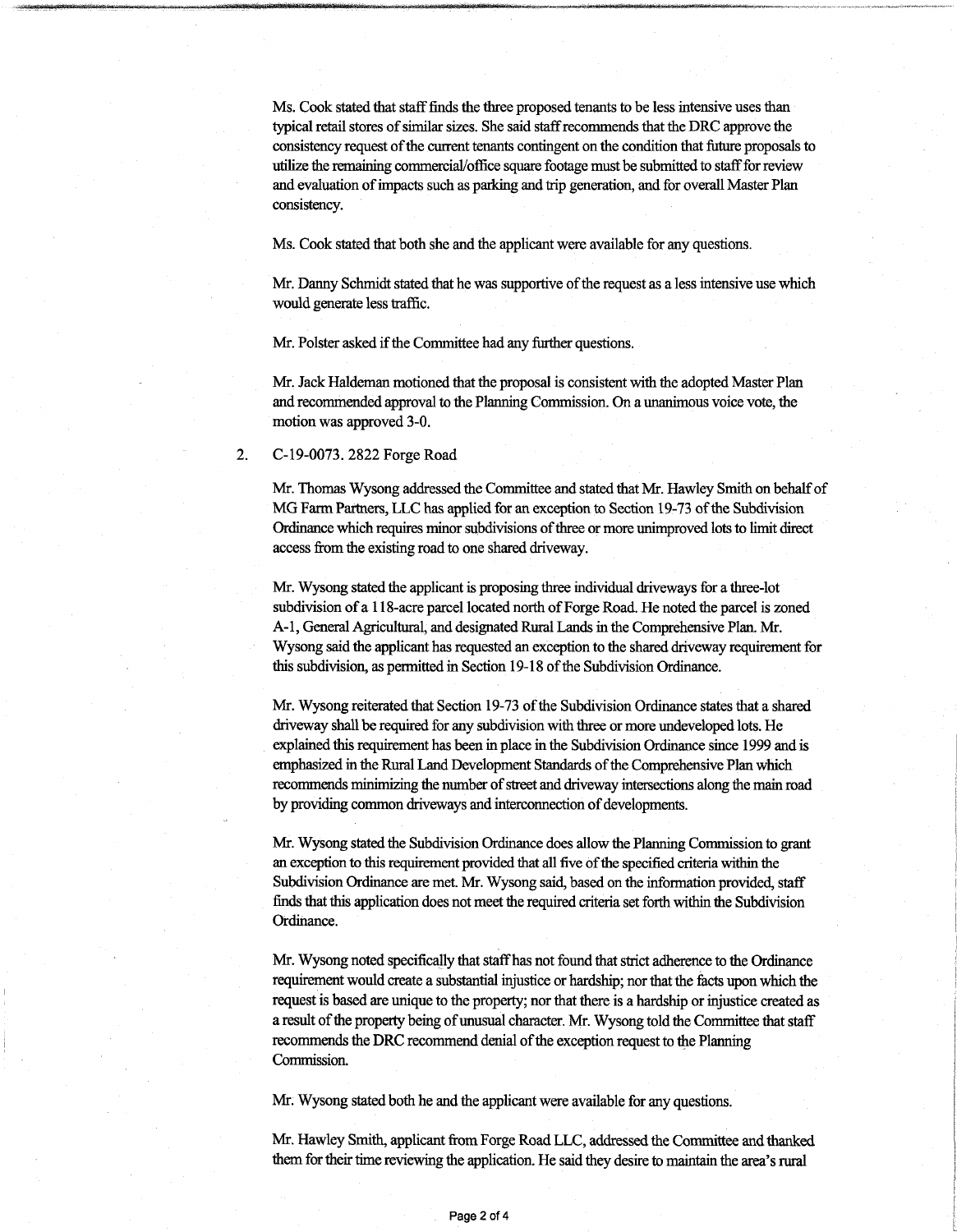character and have already committed to a conservation easement of 118 acres. He said this easementis in addition to the County's existing conservation easement of 128 acres across the street, for a total of almost 250 acres. Mr. Smith said in exchange they ask for the existing density of 10 units on almost 250 acres.

Regarding the variance appeal, Mr. Smith said they believe the proposed driveways are designed and spaced safely apart, allowing access to large acre tracts that maintain a farm nature. He said if shared access were required, the area would have a subdivided look with more residences visible from the street rather than just one large farm.

Mr. Smith then showed the Committee the three proposed driveway locations in relation to Mr. Woody Perry's neighboring property at 2875 Forge Road and Willow Pond Estates across the street. Proposed Lots No. 2 and 3 located at the north end of the property had proposed driveways along the border ofthe property on both the east and west side, and proposed Lot No. 1 on the south side of the property had a driveway bordering Forge Road.

Mr. Schmidt discussed with the applicants the possibility of sharing the adjacent property driveways which ran parallel to the proposed Lots No. 2 and 3 driveways. The applicant indicated that an owner of an adjacent property to Lot No. 3 was very interested in purchasing Lot No. 3 and might use his existing driveway as entry onto Forge Rd.

Mr. Schmidt asked if they would have gravel or asphalt driveways.

Mr. Woody Perry of Forge Road LLC said the driveways would likely be gravel, then homeowners would be responsible for any paving.

Mr. Haldeman stated he does not see how any of the shared driveway exception criteria are met.

Mr. Perry said the difference is the easement.

Mr. Smith said with so much land going into the conservation easement, there is not as much land to recover development costs. He also noted the one central and two outer driveways would match the Willow Pond Estate layout across the street.

Mr. Schmidt said each shared driveway exception request has its own unique circumstances.

Mr. Polster noted his concerns for additional driveways on that stretch of Forge Road with 15 existing driveways for 27 homes and the potential for six additional driveways and homes. He said the stretch of Forge Road from Toano and the connecting road to Chickahominy Haven cause about 1,300 cars to pass 2822 Forge Road daily.

Mr. Polster also cited the Hampton Roads Transportation Organization's model for the area thatis bordered in the north and east with Route 60, on the south by Forge Road and Route 715, and in the east by the Chickahominy River. He said the model showed a 31 percent increase in population and a 94 percent increase in automobiles when comparing the predicted change between 2015 and 2045.

Mr. Polster said it is important to look at the cumulative impacts of by-right expansion in the upper end of the County. He said the assessment tools coming out of the Comprehensive Plan will aid in analyzing impacts and trends.

Mr. Perry said they are placing as few lots on the 250 acres as financially possible. He said they are able to build on 10-acre lots only because they already own the property. He said the traffic is greater than 20 years ago, but in his opinion it is not substantial.